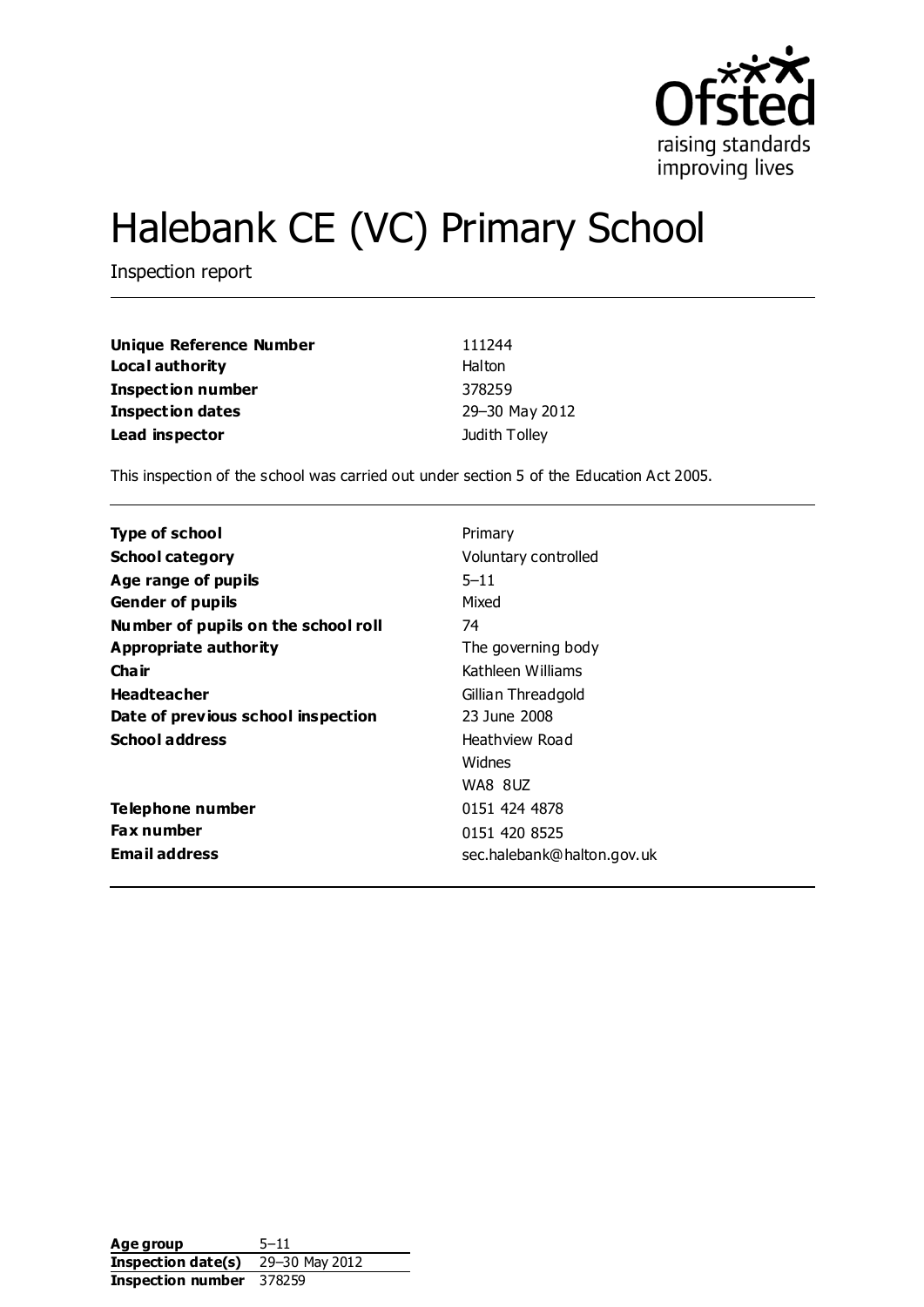

You can use Parent View to give Ofsted your opinion on your child's school. Ofsted will use the information parents and carers provide when deciding which schools to inspect and when.

You can also use Parent View to find out what other parents and carers think about schools in England. You can visit [www.parentview.ofsted.gov.uk,](https://webmail.cfbt.com/mail/fravey.nsf/0/AppData/Local/Microsoft/Windows/Temporary%20Internet%20Files/Low/Content.IE5/Downloads/www.parentview.ofsted.gov.uk) or look for the link on the main Ofsted website: [www.ofsted.gov.uk](https://webmail.cfbt.com/mail/fravey.nsf/0/AppData/Local/Microsoft/Windows/Temporary%20Internet%20Files/Low/Content.IE5/Downloads/www.ofsted.gov.uk)

The Office for Standards in Education, Children's Services and Skills (Ofsted) regulates and inspects to achieve excellence in the care of children and young people, and in education and skills for learners of all ages. It regulates and inspects childcare and children's social care, and inspects the Children and Family Court Advisory Support Service (Cafcass), schools, colleges, initial teacher trainin g, work-based learning and skills training, adult and community learning, and education and training in prisons and other secure establishments. It assesses council children's services, and inspects services for looked after children, safeguarding and child protection.

Further copies of this report are obtainable from the school. Under the Education Act 2005, the school must provide a copy of this report free of charge to certain categories of people. A charge not exceeding the full cost of reproduction may be made for any other copies supplied.

If you would like a copy of this document in a different format, such as large print or Braille, please telephone 0300 123 4234, or email [enquiries@ofsted.gov.uk](mailto:enquiries@ofsted.gov.uk)

You may copy all or parts of this document for non-commercial purposes, as long as you give details of the source and date of publication and do not alter the information in any way.

To receive regular email alerts about new publications, including survey reports and school inspection reports, please visit our website and go to 'Subscribe'.

Piccadilly Gate Store Street Manchester M1 2WD

T: 0300 123 4234 Textphone: 0161 618 8524 [enquiries@ofsted.gov.uk](mailto:enquiries@ofsted.gov.uk) [www.ofsted.gov.uk](http://www.ofsted.gov.uk/)



© Crown copyright 2012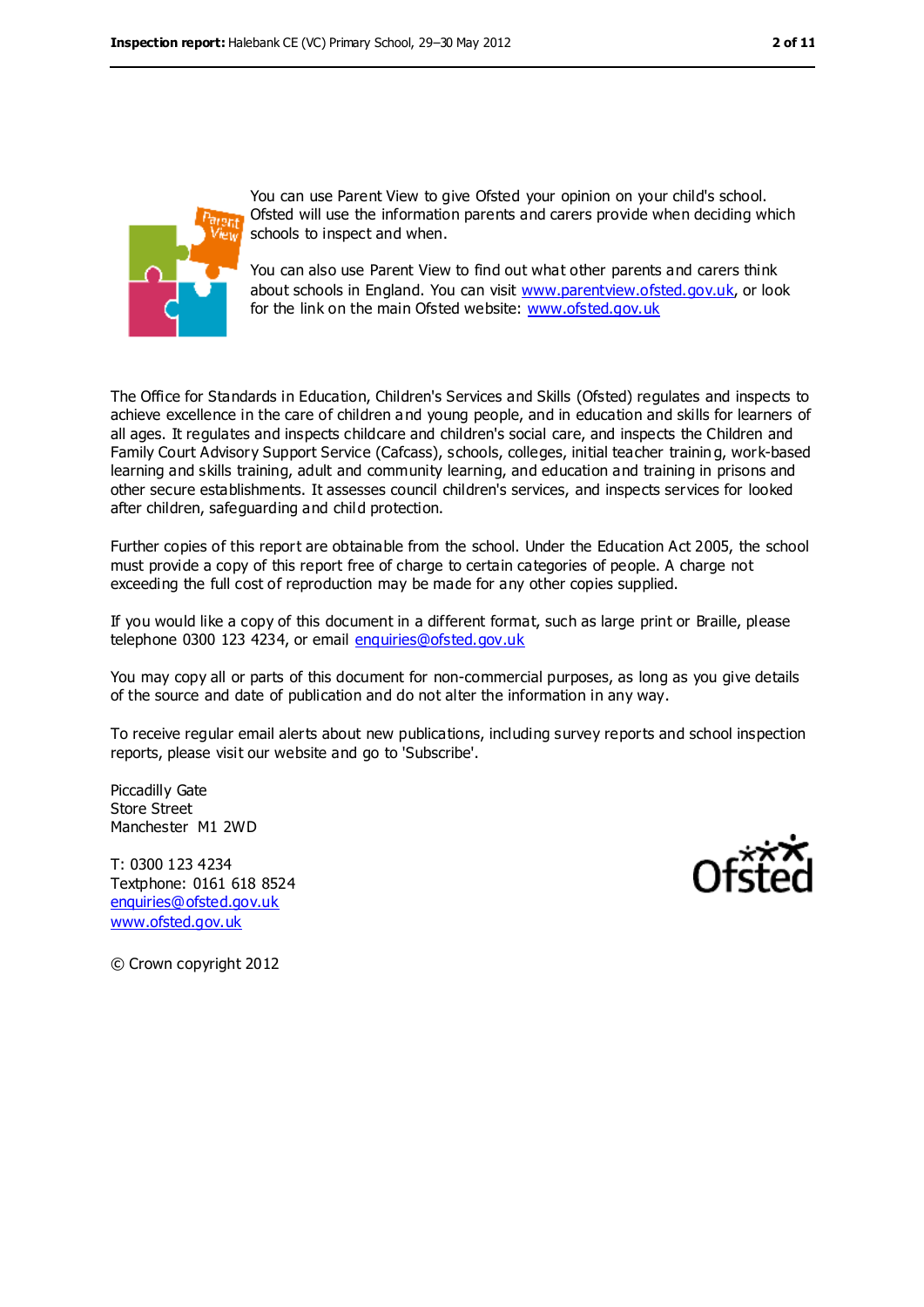### **Introduction**

Inspection team

Judith Tolley Additional inspector

This inspection was carried out with two days' notice. The inspector observed 11 lessons with the headteacher, taught by four different teachers. The inspector also made short visits to phonics (letters and their sounds) lessons and guided reading sessions across the school, led by teachers and trained assistants. Meetings were held with a group of pupils, members of the governing body and school staff, including senior and middle managers. The inspector scrutinised pupils' work, observed the school's work and looked at a number of documents, including the school development plan and the school's analysis of pupils' progress. She also analysed 38 parents' and carers' questionnaires and others completed by pupils and staff.

### **Information about the school**

Halebank CE Primary School is much smaller than the average-sized primary school. Pupils are predominantly of White British heritage. The proportion of pupils supported by school action plus or with a statement of special educational needs is broadly average but varies from year-to-year. The proportion of pupils known to be eligible for free school meals is higher than average. The proportion of pupils who speak English as an additional language is low. The school meets current floor standards, which set the government's minimum expectations for attainment and progress. The school holds a number of awards including Artsmark and Healthy School status.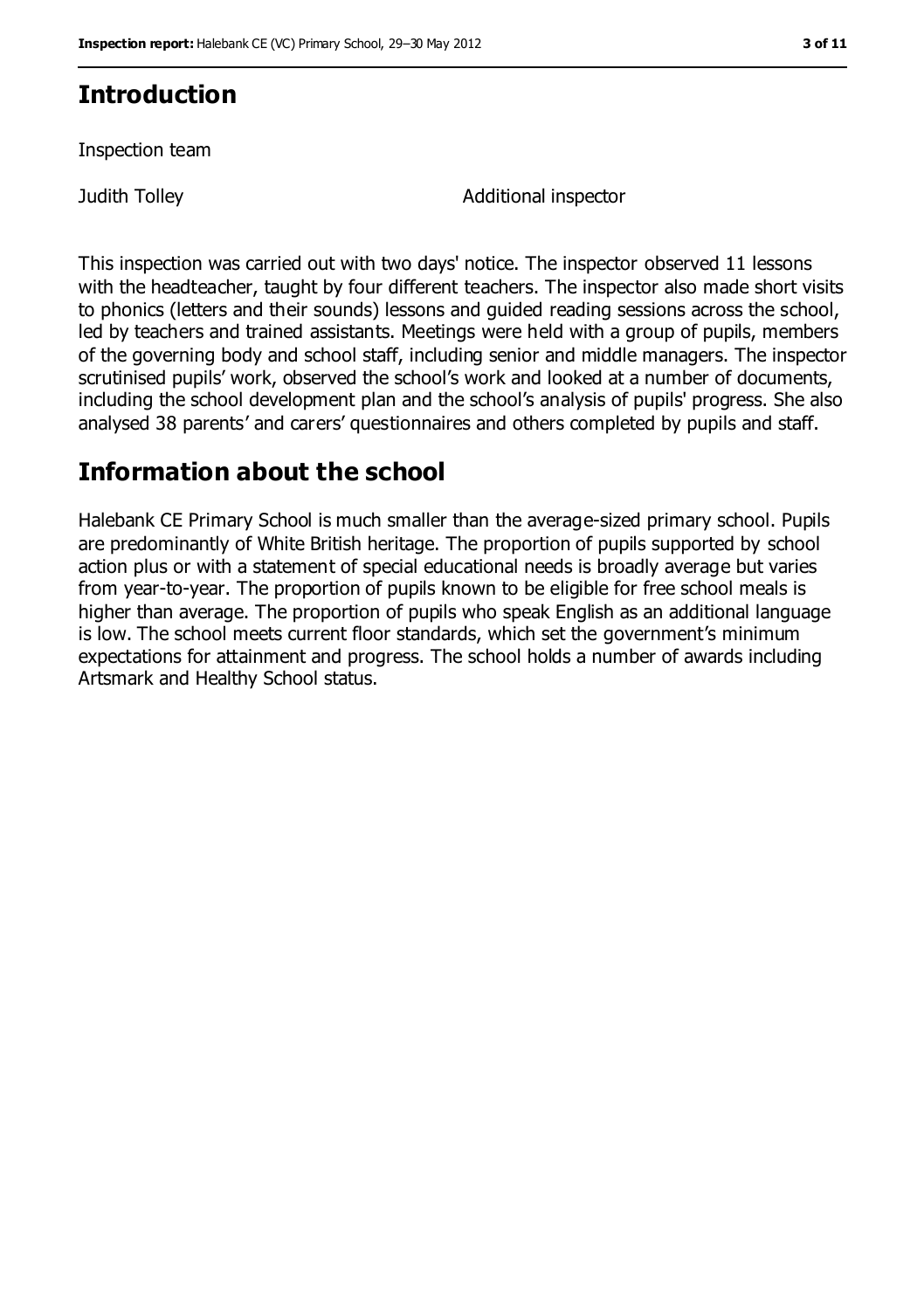**Inspection grades: 1 is outstanding, 2 is good, 3 is satisfactory and 4 is inadequate** Please turn to the glossary for a description of the grades and inspection terms

### **Inspection judgements**

| <b>Overall Effectiveness</b> |  |
|------------------------------|--|
|                              |  |

| <b>Achievement of pupils</b>          |  |
|---------------------------------------|--|
| <b>Quality of teaching</b>            |  |
| <b>Behaviour and safety of pupils</b> |  |
| <b>Leadership and management</b>      |  |

### **Key Findings**

- $\blacksquare$  This is a good school. It is not vet outstanding because there remain some inconsistencies in the quality of teaching and because pupils' attainment in writing is not as high as it should be.
- Pupils' achievement from their starting points is good. By the end of Year 6, attainment in reading, writing and mathematics is broadly average. Pupils enjoy reading and most read with fluency and understanding. Spelling and punctuation in pupils' writing are less strong. Although pupils apply their knowledge of letters and their sounds (phonics) effectively in their reading, this knowledge is not applied accurately enough in their spelling.
- Teaching is good. The school provides very effectively for disabled pupils and those with special educational needs. In some lessons opportunities are missed to use assessment information to match work closely enough to pupils' needs so that some pupils find work too difficult or too easy. Marking is regular but does not always give pupils detailed enough guidance about how to improve their writing.
- Behaviour is good. Attendance is above average. Pupils have very positive attitudes to learning, are keen to take responsibility and are courteous and polite. They say that learning is fun and that they feel safe.
- **Leadership of teaching and the management of staff performance are very effective.** Teaching and other aspects of the school's work are monitored closely to provide very clear direction. Action to address weaknesses and raise attainment has proved successful and indicates the school's good capacity to improve further. Staff work very effectively as a team and share a determination to improve further.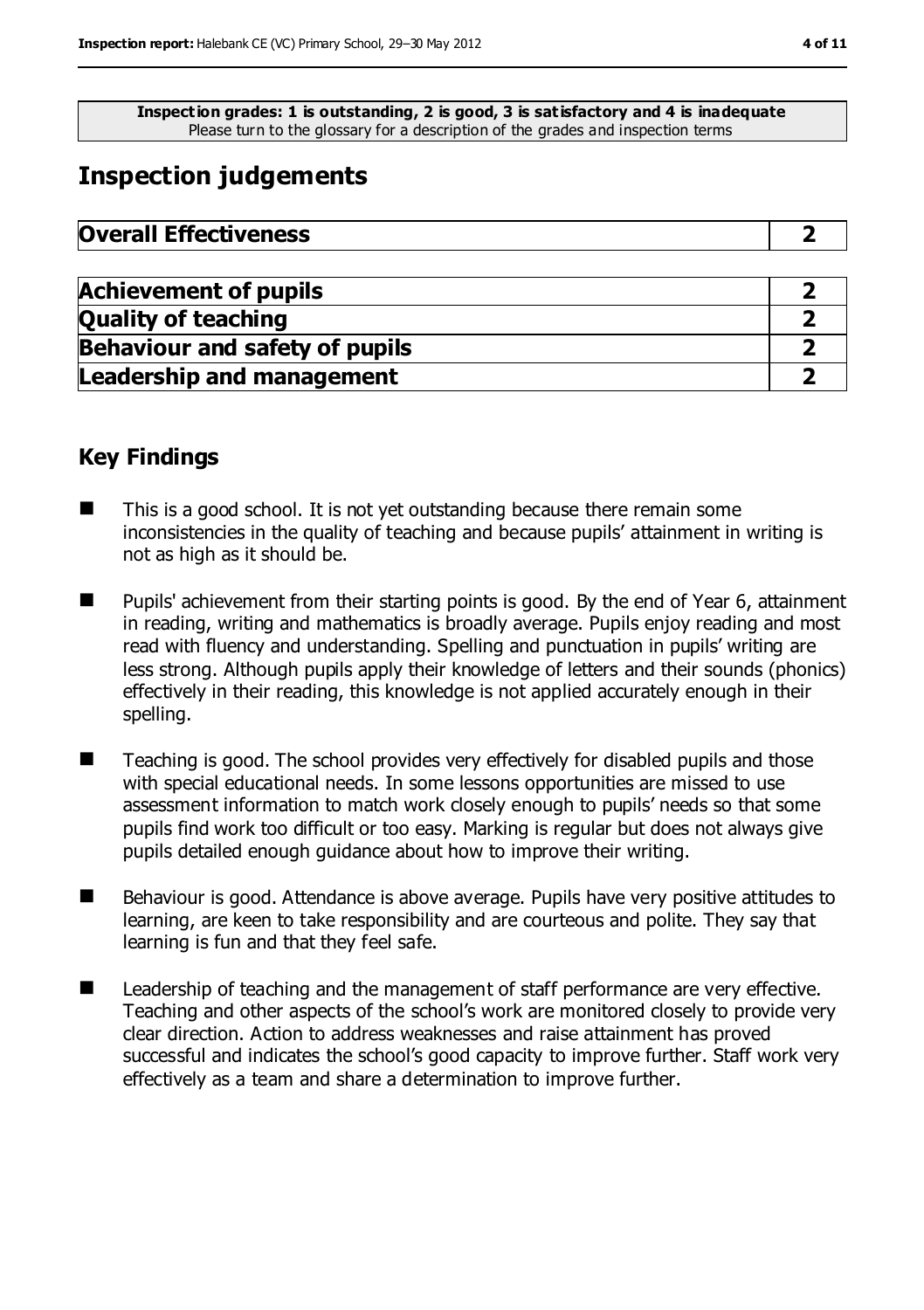### **What does the school need to do to improve further?**

- Raise attainment in writing further by:
	- improving pupils' accuracy in spelling and punctuation
	- improving the quality and consistency of the written guidance pupils receive  $\overline{\phantom{0}}$ across all subjects so that they know exactly how to improve their work.
- $\blacksquare$  Improve the quality and consistency of teaching to that of the best by:
	- using assessment information more effectively in lesson planning to meet more precisely the needs of groups of differing ability within classes
	- increasing the opportunities pupils have to work independently and collaboratively with others to solve problems.

### **Main Report**

#### **Achievement of pupils**

Parents and carers consider that pupils achieve well. The inspection found that achievement is good. Many pupils join the school with attainment which is low in relation to that expected for their age. In the Early Years Foundation Stage they make good progress overall. They make particularly good progress in developing their communication and personal and social skills because teachers take every opportunity to engage them in conversation. As a result they join Year 1 keen to learn and ready to access the Key Stage 1 curriculum. Pupils continue to make good progress as they move through the school in relation to their starting points. By the end of Year 6, all groups of pupils achieve equally well and there is no significant difference in the achievement of different groups. As a result of well tailored intervention programmes and individual support for disabled pupils and those with special educational needs, these pupils also make good progress and are able to participate fully in activities alongside their classmates.

By the end of Year 2, pupils' attainment in reading and mathematics and writing is below average. By the end of Year 6 attainment in reading, writing and mathematics is broadly average. Most pupils read a variety of texts fluently and with understanding. They skim and scan for information and write successfully for a variety of purposes. However, pupils' performance in writing is hampered by inaccuracies in spelling and punctuation. As a result of the emphasis on speaking and collaborative working with a partner, most pupils are confident and articulate in expressing their ideas and explaining their views. Most apply their mathematical skills confidently to solve problems.

In lessons, learning is good and pupils participate enthusiastically in activities, especially when working with a partner or a small group to explore ideas and solve problems.

#### **Quality of teaching**

Pupils, parents and carers say that teaching is good. Inspection findings endorse this view although there remain some inconsistencies across the school. Teachers give clear demonstrations and explanations so that pupils rapidly understand new ideas. Teachers and teaching assistants are skilful in their use of questioning to support and extend pupils' thinking in group work and when they monitor pupils' progress during tasks. Pupils with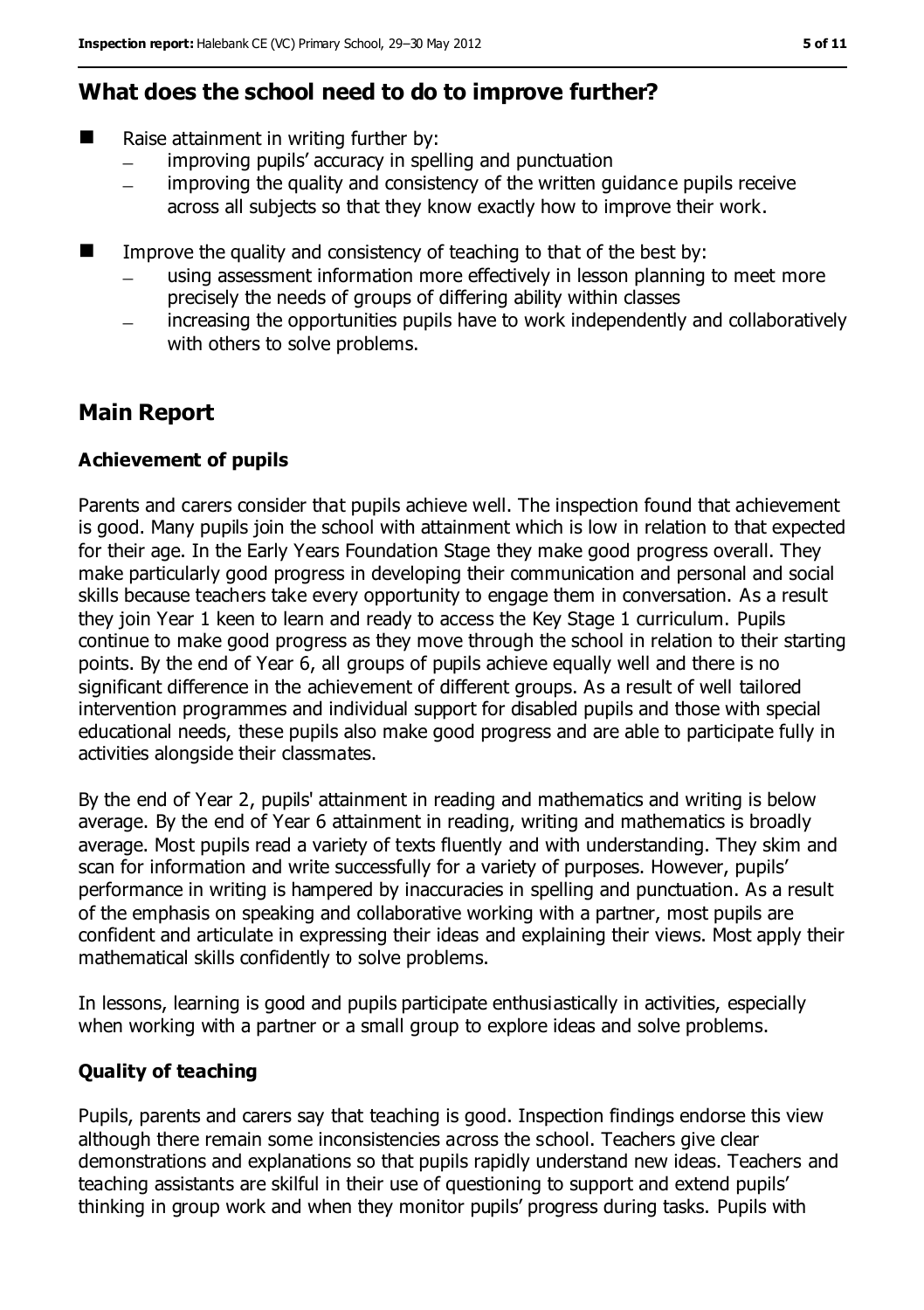special educational needs are well supported in the classroom and through intervention programmes. The systematic approach to teaching phonics is effective in raising attainment in reading. Opportunities for pupils to explore ideas with a partner effectively develop their speaking and listening skills and promote their respect for the views of others, as well as their confidence and independence as learners. In a Year 3 and 4 lesson for example, pupils worked enthusiastically with a partner to solve word problems and were keen to explain their ideas to the rest of the class. However, opportunities for them to do this are sometimes missed. On occasions, teacher led activities are too lengthy and not all pupils are fully involved in discussions. The school provides good opportunities for pupils' spiritual, moral, social and cultural development and the approach that teachers take with these areas of learning is effective. For instance, Year 3 and 4 pupils planned and confidently led a whole school assembly in front of parents, carers and governors and asked their audience to consider issues surrounding attending a church service.

Teachers use assessment information effectively to place pupils in groups in lessons and to plan pupils' next steps in learning. In the most effective lessons, they plan in detail for groups of differing ability within classes. For example, in a Year 5 and 6 mathematics lesson, pupils made swift progress working in groups to solve multiplication and division problems because of the way tasks and resources were provided to meet the precise needs of different groups. However, on occasions, some pupils find work too difficult or too easy; resources provided sometimes lack the guidance some lower attaining pupils need to complete tasks independently so that their progress is slowed. Similarly, opportunities are sometimes missed to provide further challenge for higher attaining pupils. Marking is regular but does not always give pupils sufficient guidance about how to improve their work, in particular, with the accuracy of spelling and punctuation.

#### **Behaviour and safety of pupils**

Behaviour is good. Parents, carers and pupils are confident that any poor behaviour is dealt with effectively and promptly. Pupils say lessons are fun and are enthusiastic about their learning. They enjoy school and attendance is above average. They have very good relationships with each other and are courteous and polite. Pupils display high levels of concentration and, when working in pairs or groups, organise themselves swiftly and without fuss. Pupils know how to stay safe and healthy and have a good understanding of the risks to which they may be exposed, both within and outside of school. Pupils say they enjoy extra-curricular activities, including drama, music and sport. They know the importance of a healthy diet. Pupils have a good understanding of the different forms that bullying can take, including disparaging reference to individuals' personal style, and the dangers posed by some inappropriate internet sites. Instances of bullying are rare and parents, carers and pupils express confidence in the school's systems for dealing with such occurrences. Pupils are proud of their school and their achievements. They take responsibilities seriously, for instance as school councillors, road safety officers, fundraisers and as playground buddies. They are especially proud of their achievements in improving the school grounds through their gardening, and by creating the wetland area and the outdoor 'stage'. All pupils, even the youngest, take great pride and care in looking after these areas.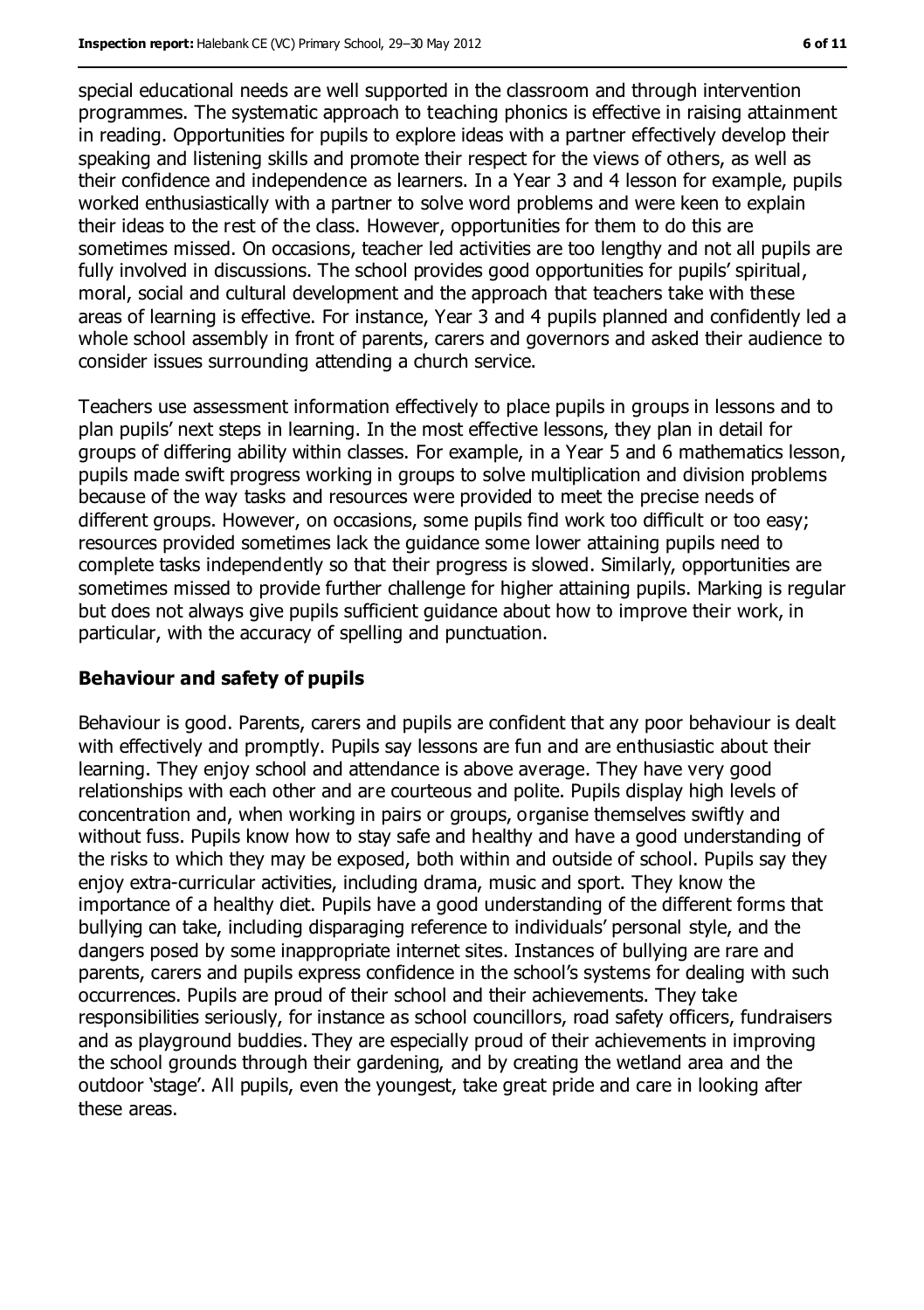#### **Leadership and management**

The headteacher provides excellent leadership and very clear educational direction, based on a rigorous analysis of pupils' progress, close monitoring and an accurate evaluation of the school's work. She is strongly supported by the governing body which plays an active part in the school's self-evaluation, monitoring and improvement planning processes and is fully involved in the day-to-day life of the school. Governors are very well informed and are therefore, able to act very effectively as critical friends. As a result of very effective teamwork amongst staff and a shared determination to improve further, attainment has risen and progress accelerated since the last inspection. The school has been successful in forging a strong partnership with parents as well as improving attendance and punctuality. Strategies to improve the quality of teaching, such as joint planning across year groups, have proved successful in developing good practice. Subject specialists use their expertise to good effect in helping to plan the curriculum and in spreading the best practice in their subjects across the school, although this is at the early stages of development. As a result, inconsistencies in teaching remain. Safeguarding procedures meet requirements: policies are regularly reviewed by the governing body and staff are kept up to date through regular training. Issues from the previous inspection have been tackled successfully.

The curriculum is good and ensures a balance of activities. Although in lessons there are some inconsistencies in matching work to ability, overall the curriculum meets the needs of pupils well. As a result, the promotion of equality of opportunity for success is good. The adoption of a topic based curriculum, taking into account pupils' own preferences, is having a positive impact upon pupils' progress and enjoyment and provides them with opportunities to practise their writing and reading in a variety of contexts. The systematic teaching of phonics and the focus on writing has proved successful in raising attainment in English. Visitors and visits, as well as after-school clubs, sport and enterprise activities are all greatly valued by pupils and enrich the taught curriculum. Pupils also benefit from specialist teaching in music, French and physical education. The school takes a firm stand on any suggestion of discrimination and pupils learn to reflect and appreciate their own skills and the skills of others. This, together with collaborative work, is very successful in increasing pupils' confidence and promotes their spiritual, moral, social and cultural development effectively.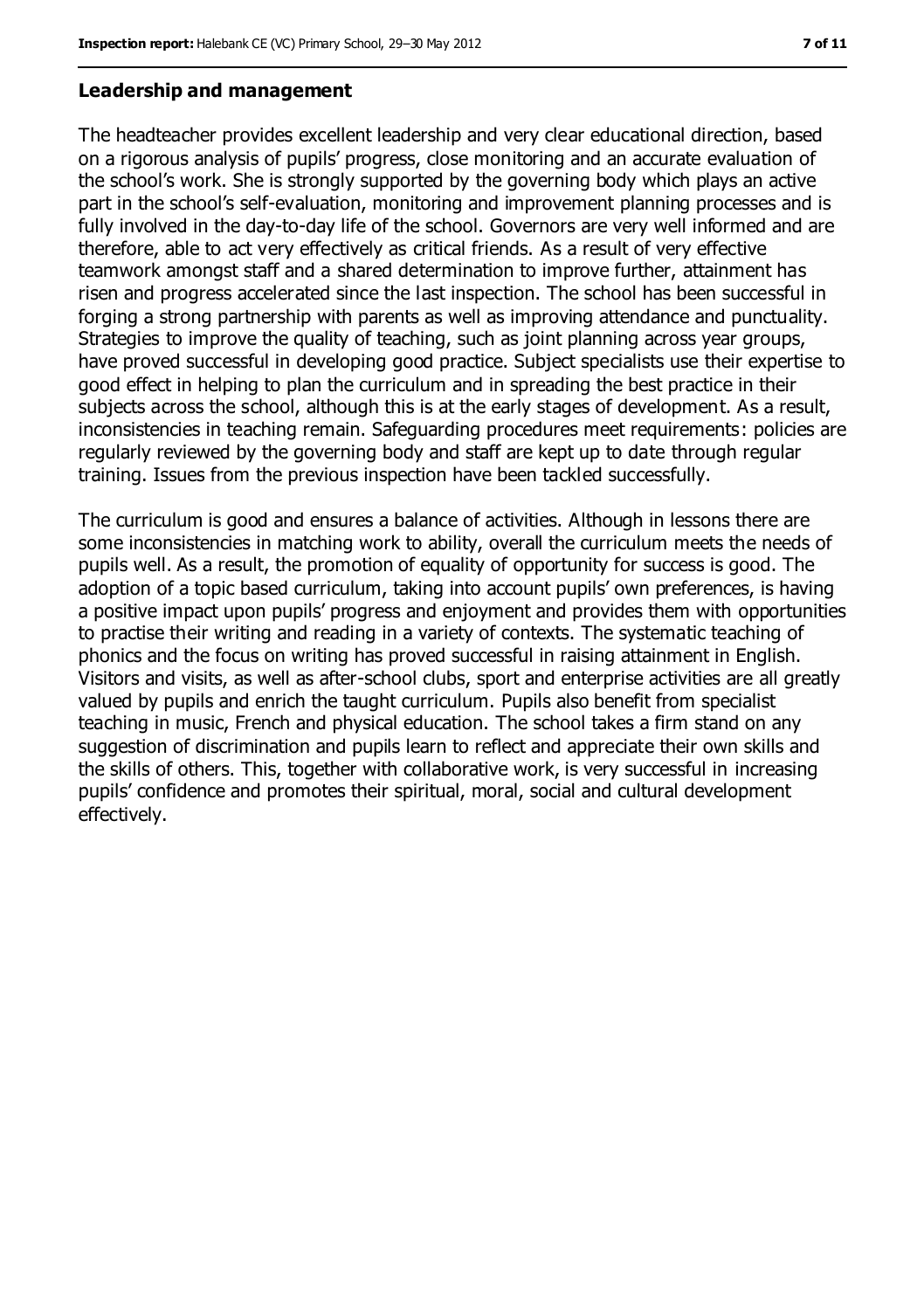### **Glossary**

| Grade          | <b>Judgement</b> | <b>Description</b>                                                                                                                                                                                                            |
|----------------|------------------|-------------------------------------------------------------------------------------------------------------------------------------------------------------------------------------------------------------------------------|
| Grade 1        | Outstanding      | These features are highly effective. An outstanding school<br>provides exceptionally well for all its pupils' needs.                                                                                                          |
| Grade 2        | Good             | These are very positive features of a school. A school that is<br>good is serving its pupils well.                                                                                                                            |
| Grade 3        | Satisfactory     | These features are of reasonable quality. A satisfactory school<br>is providing adequately for its pupils.                                                                                                                    |
| <b>Grade 4</b> | Inadequate       | These features are not of an acceptable standard. An<br>inadequate school needs to make significant improvement in<br>order to meet the needs of its pupils. Ofsted inspectors will<br>make further visits until it improves. |

### **What inspection judgements mean**

### **Overall effectiveness of schools**

|                       | Overall effectiveness judgement (percentage of schools) |             |                     |                   |
|-----------------------|---------------------------------------------------------|-------------|---------------------|-------------------|
| <b>Type of school</b> | <b>Outstanding</b>                                      | Good        | <b>Satisfactory</b> | <b>Inadequate</b> |
| Nursery schools       | 54                                                      | 42          |                     |                   |
| Primary schools       | 14                                                      | 49          | 32                  |                   |
| Secondary schools     | 20                                                      | 39          | 34                  |                   |
| Special schools       | 33                                                      | 45          | 20                  |                   |
| Pupil referral units  |                                                         | 55          | 28                  |                   |
| All schools           | 16                                                      | $4^{\circ}$ |                     |                   |

New school inspection arrangements have been introduced from 1 January 2012. This means that inspectors make judgements that were not made previously.

The data in the table above are for the period 1 September to 31 December 2011 and represent judgements that were made under the school inspection arrangements that were introduced on 1 September 2009. These data are consistent with the latest published official statistics about maintained school inspection outcomes (see [www.ofsted.gov.uk\)](https://webmail.cfbt.com/mail/fravey.nsf/0/AppData/Local/Microsoft/Windows/Temporary%20Internet%20Files/Low/Content.IE5/Downloads/www.ofsted.gov.uk).

The sample of schools inspected during 2010/11 was not representative of all schools nationally, as weaker schools are inspected more frequently than good or outstanding schools.

Primary schools include primary academy converters. Secondary schools include secondary academy converters, sponsor-led academies and city technology colleges. Special schools include special academy converters and non-maintained special schools.

Percentages are rounded and do not always add exactly to 100.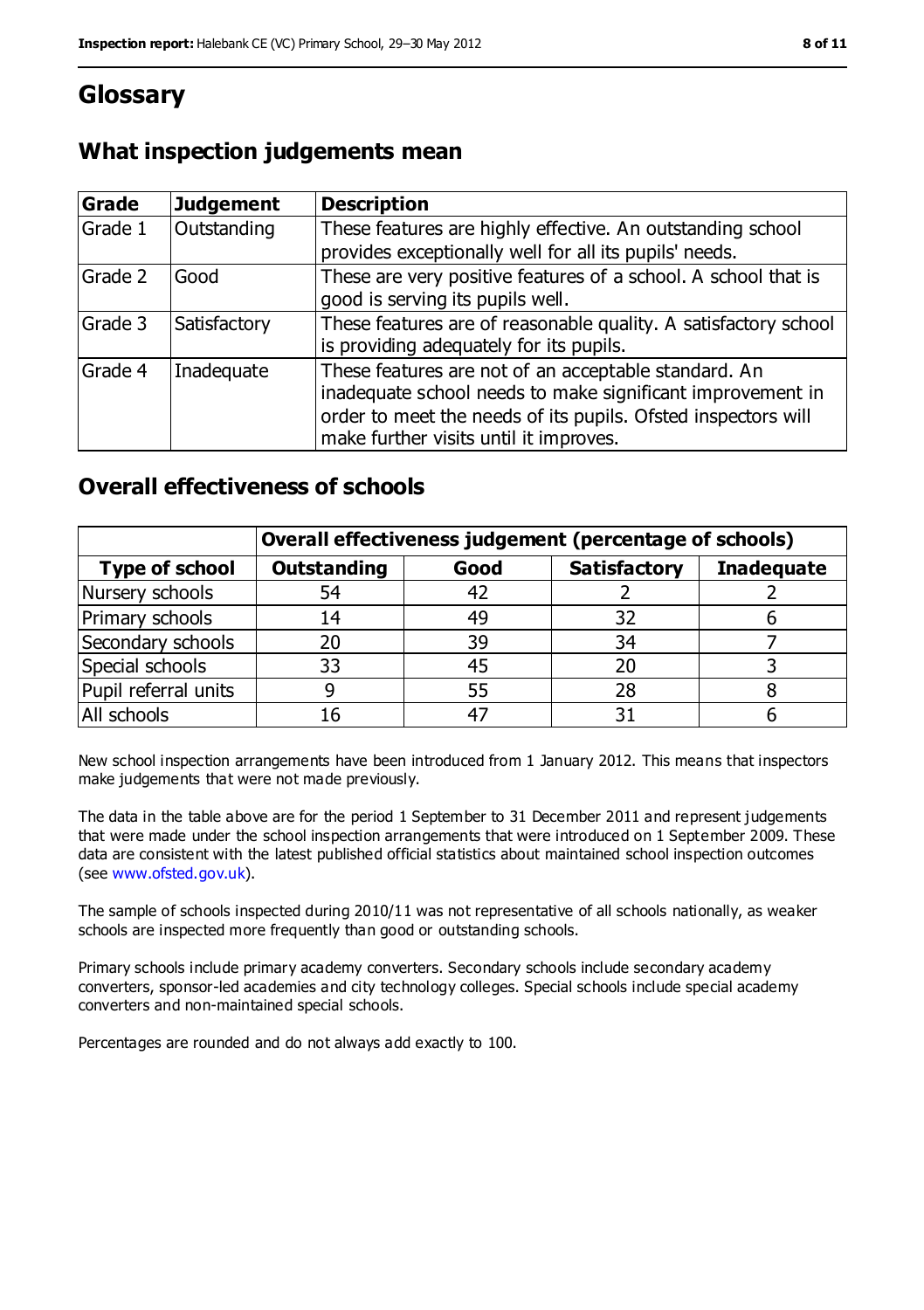## **Common terminology used by inspectors**

| Achievement:                  | the progress and success of a pupil in their learning and<br>development taking account of their attainment.                                                                                                           |
|-------------------------------|------------------------------------------------------------------------------------------------------------------------------------------------------------------------------------------------------------------------|
| Attainment:                   | the standard of the pupils' work shown by test and<br>examination results and in lessons.                                                                                                                              |
| Attendance:                   | the regular attendance of pupils at school and in lessons,<br>taking into account the school's efforts to encourage good<br>attendance.                                                                                |
| Behaviour:                    | how well pupils behave in lessons, with emphasis on their<br>attitude to learning. Pupils' punctuality to lessons and their<br>conduct around the school.                                                              |
| Capacity to improve:          | the proven ability of the school to continue improving based<br>on its self-evaluation and what the school has accomplished<br>so far and on the quality of its systems to maintain<br>improvement.                    |
| Floor standards:              | the national minimum expectation of attainment and<br>progression measures                                                                                                                                             |
| Leadership and<br>management: | the contribution of all the staff with responsibilities, not just<br>the governors and headteacher, to identifying priorities,<br>directing and motivating staff and running the school.                               |
| Learning:                     | how well pupils acquire knowledge, develop their<br>understanding, learn and practise skills and are developing<br>their competence as learners.                                                                       |
| Overall effectiveness:        | inspectors form a judgement on a school's overall<br>effectiveness based on the findings from their inspection of<br>the school.                                                                                       |
| Progress:                     | the rate at which pupils are learning in lessons and over<br>longer periods of time. It is often measured by comparing<br>the pupils' attainment at the end of a key stage with their<br>attainment when they started. |
| Safety:                       | how safe pupils are in school, including in lessons; and their<br>understanding of risks. Pupils' freedom from bullying and<br>harassment. How well the school promotes safety, for<br>example e-learning.             |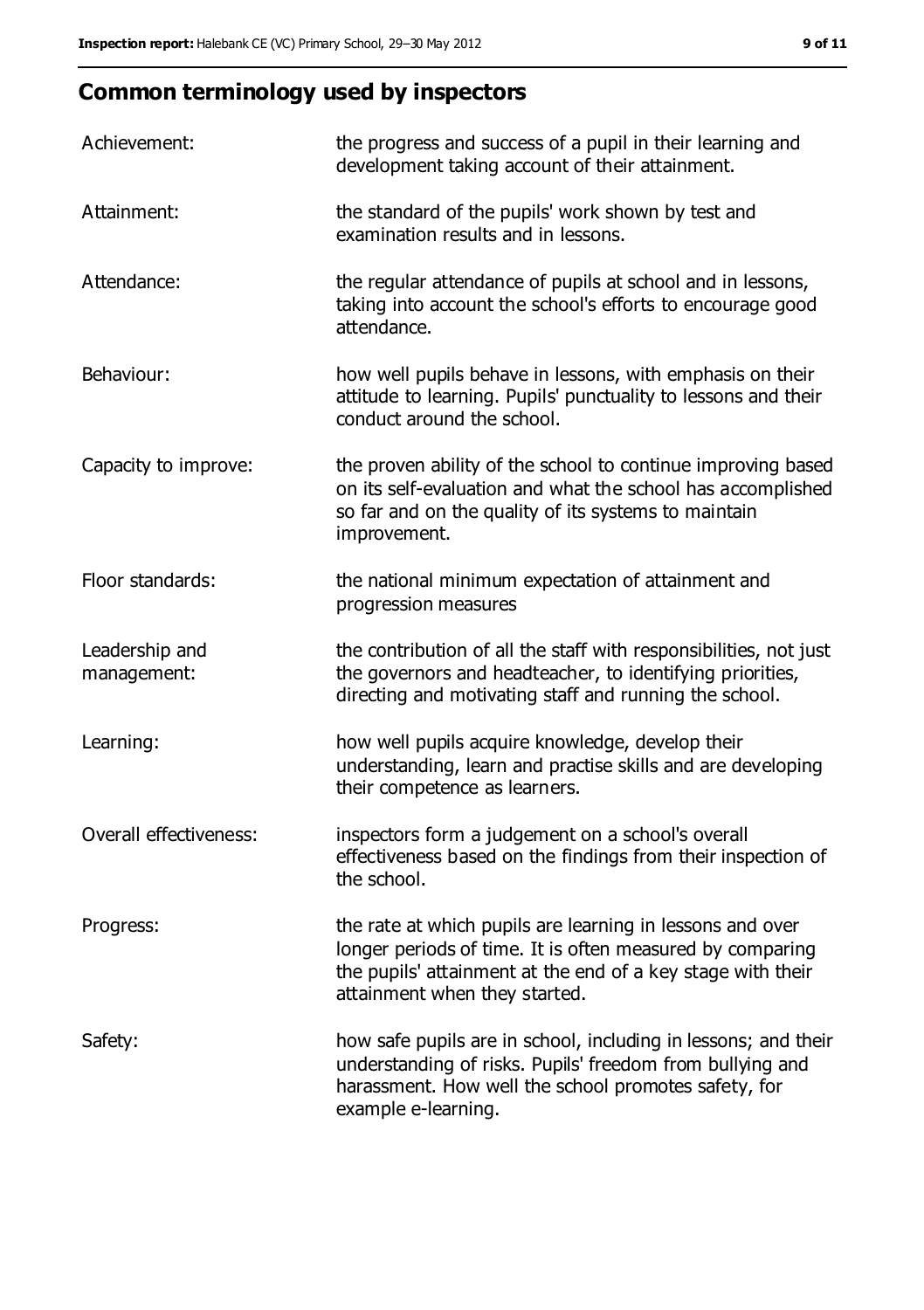#### **This letter is provided for the school, parents and carers to share with their children. It describes Ofsted's main findings from the inspection of their school.**



31 May 2012

Dear Pupils

#### **Inspection of Halebank CE (VC) Primary School, Widnes, WA8 8UZ**

I would like to thank you for making me so welcome when I inspected your school recently. I really enjoyed talking to you all and hearing your views. Your school is a good one. You behaviour in lessons is good and I was impressed by how courteous and polite you were. You do a lot to help improve the school, for instance, through the school council and as playground buddies and road safety officers. Thank you very much for showing me all the work you are doing to improve the school grounds as well. The wetland area and the outdoor stage are very impressive and all your vegetables and plants are doing really well. You're doing a great job!

You make good progress and you reach the same standards as other pupils nationally. You all told me how much you enjoy your lessons. I did notice that some of you sometimes found tasks too difficult or too easy, so I have asked the teachers to make sure you always get the right amount of challenge to make sure you can all do your best. Some of you struggle with spelling and punctuation and this prevents you from doing your best in your writing. I have asked the school to put this right and to give you more help with this. You work really well with a partner and in small groups to solve problems so I have asked your teachers to make sure you have more opportunities to work in this way.

The headteacher and staff are working to make your school even better. You can all help by continuing to work hard. I wish you every success for the future and hope that you continue to enjoy your learning.

Yours sincerely

Judith Tolley Lead inspector